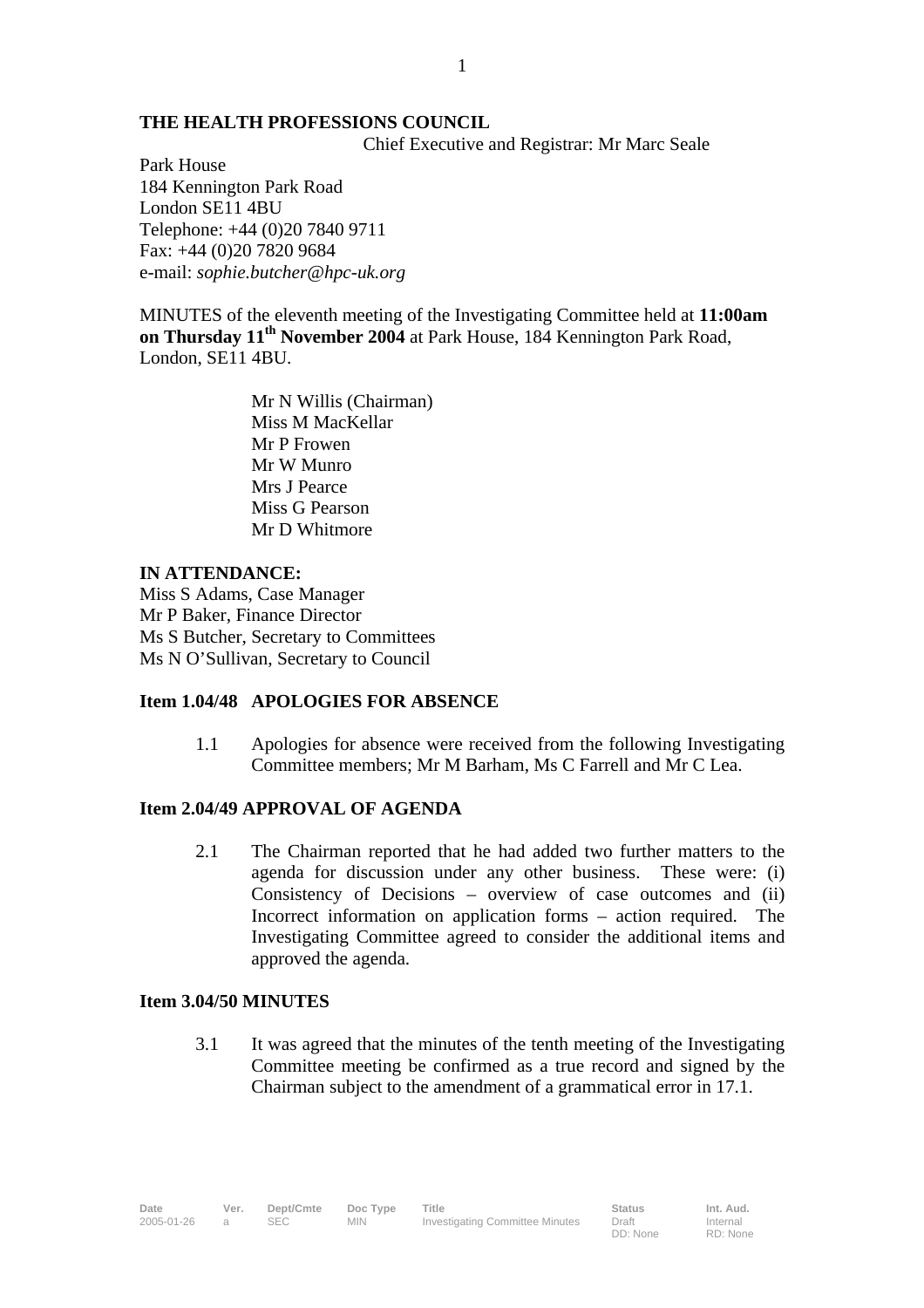## **Item 4.04/51 MATTERS ARISING**

- 4.1 Item 5.2 Registered Medical Practitioners
- 4.1.1 The Investigating Committee noted that interviews for the recruitment of registered medical practitioners had been scheduled to take place on Wednesday 22<sup>nd</sup> December 2004.
- 4.2 Item 5.3 Education and Training Requirements
- 4.2.1 The Investigating Committee noted that dates had been identified for Miss Pearson and Mr Munro for the completion of their panel training sessions;  $2<sup>nd</sup>$  and  $3<sup>rd</sup>$  December and  $12<sup>th</sup>$  and  $13<sup>th</sup>$  January 2005 respectively.
- 4.3 Item 5.5 Partners
- 4.3.1 The Investigating Committee noted that following feedback from the partners' conference partners were being identified to take part in panel hearings on a rota basis.
- 4.4 Item 5.6 Database
- 4.4.1 The Investigating Committee noted work on the database which would track reports submitted by registrants was ongoing.
- 4.5 Item 5.7 Award of Costs
- 4.5.1 The Investigating Committee noted that at its last meeting it was clarified by the Director of Fitness to Practise that under current HPC legislation costs could not be awarded to registrants. The Chairman requested that the Executive seek clarification as to whether a registrant could claim costs if an appeal against a decision was successful in the High Court. Similarly if the HPC had a decision upheld in the High Court could costs be claimed against the appellant.

### **Action: KJ**

- 4.6 Item 5.9 Screeners
- 4.6.1 The Investigating Committee noted that Council had ratified the decision that screeners were no longer to be used in panel proceedings. The Chairman wished to clarify that screeners could be used at the preinvestigation stage as mediators.
- 4.7 Item 5.10- Framework on Disabilities, Health and Registration
- 4.7.1 The Investigating Committee noted that the first meeting of the Professional Liaison Group for Health, Disability and Registration had taken place on Friday  $29<sup>th</sup>$  October 2004. This had been a successful meeting where the Standards of Proficiency issued for each profession had been discussed. A timetable outlining the groups work for the next 6 months was reviewed and the most critical topic areas were identified. The Committee noted that a paper on the groups proposed timetable would be presented to Council at its next meeting on Tuesday  $7<sup>th</sup>$  December 2004.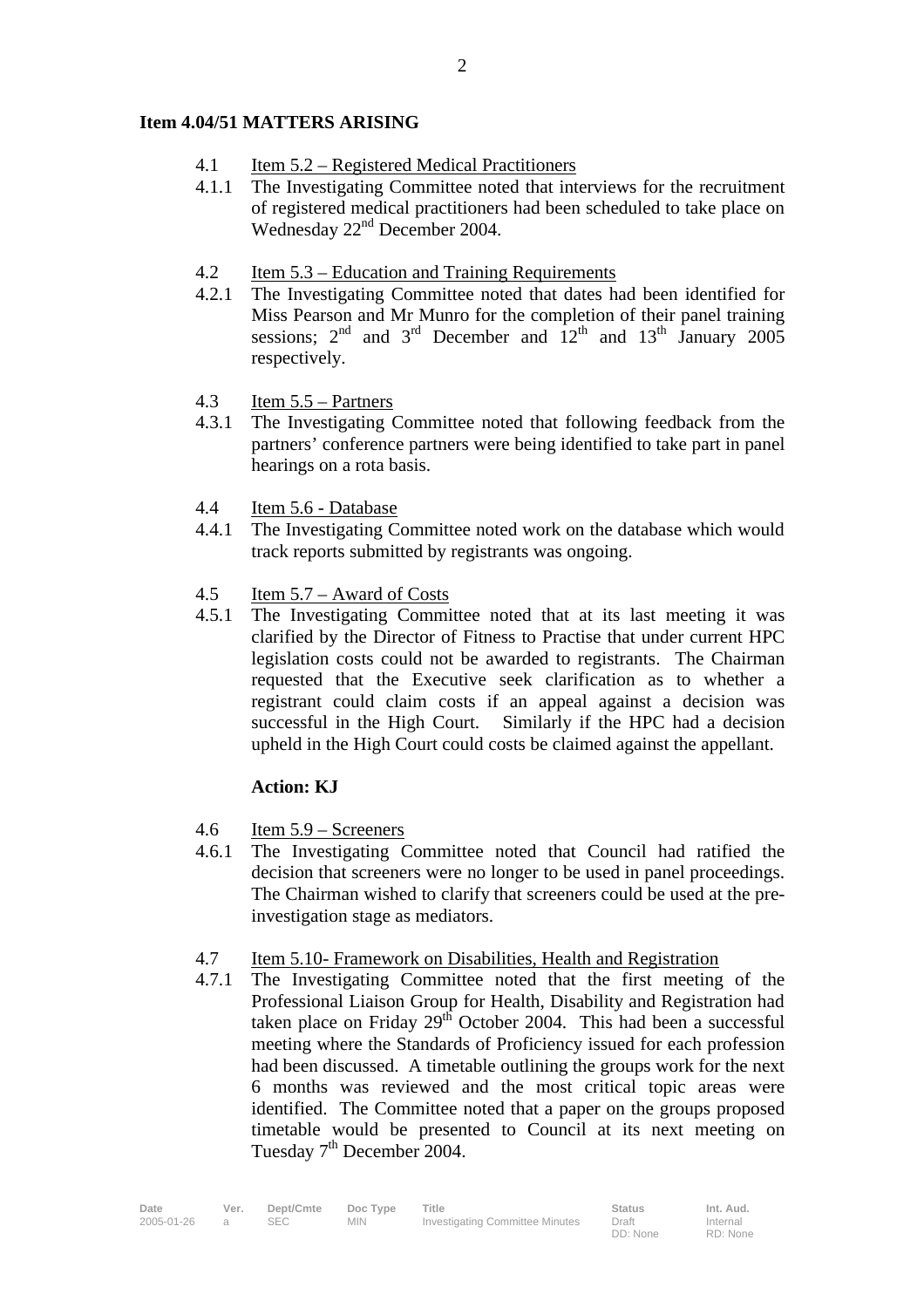- 4.8 Item 7.8 Appointment of Team Administrator to FTP Team
- 4.8.1 The Investigating Committee noted that Miss Emma Pearce had been appointed to the post of team administrator for the Fitness to Practise team on Monday 25<sup>th</sup> October 2004.
- 4.9 Item 7.10 Review Day for Legal Assessors
- 4.9.1 The Investigating Committee noted that the review day for Legal Assessors would be taking place on Wednesday 24<sup>th</sup> November 2004. The Chairman requested that feedback from this day be made available at its next meeting on Thursday  $10^{th}$  February 2005.

#### **Action: KJ**

- 4.10 Item 7.11 Timely Submission of Conviction Reports from Police
- 4.10.1 The Investigating Committee noted that the Fitness to Practise team were still in the process of writing to all Chief Constables throughout the U.K. to explain the purpose and role of the HPC. It was hoped this would encourage the timely submission of information regarding convictions lodged against its registrants so that HPC could take action as appropriate.
- 4.11 7.13 New Practise Notes for the FTP/Registration Appeals Procedures
- 4.11.1 The Investigating Committee noted that the new practise notes which were being re-drafted in line with the review of the FTP/Registration appeal processes would be submitted to a future meeting of the Investigating Committee and would be put to Council for ratification thereafter.

## **Action: KJ**

- 4.12 7.14 Brochures about FTP Processes
- 4.12.1 The Investigating Committee noted that brochures were continuing to be devised by the team which would illustrate the fitness to practise procedures.
- 4.13 7.15 Bi-Monthly Meetings with the FTP Forum CHRE
- 4.13.1 The Investigating Committee noted that feedback from the CHRE FTP Forum should be provided to the Committees at its next meeting on 10 February 2005.

#### **Action: KJ**

- $4.14 \quad 8.1 -$ Allegations
- 4.14.1 The Investigating Committee noted that on occasions health professionals were reluctant to make an allegation against another health professional as they could face a counter allegation.

Internal RD: None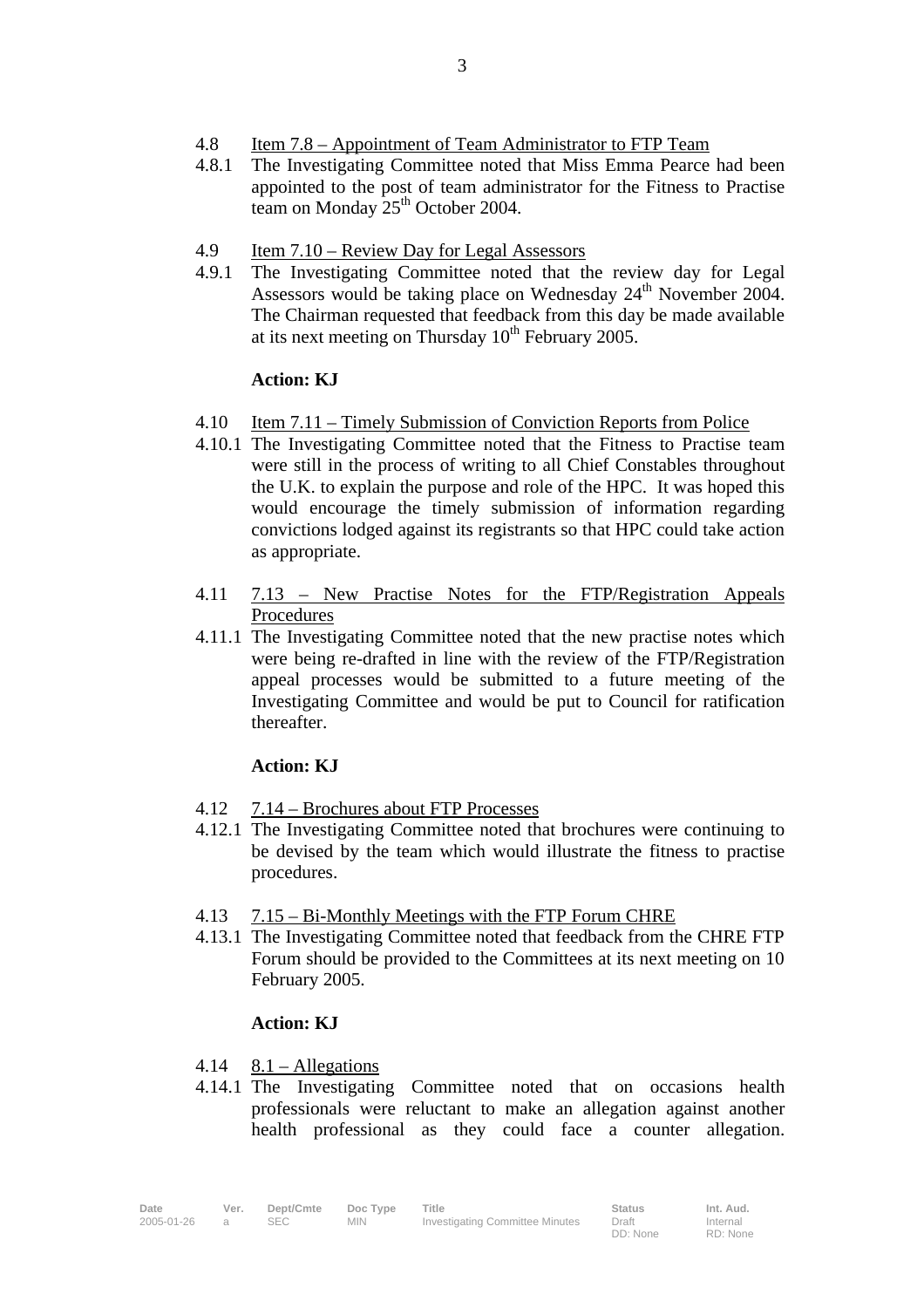Consideration could be given to including advice on this matter in information issued to those making allegations.

- 4.15 11.3 Investigating Committee Procedures
- 4.15.1 The Investigating Committee noted that the rationale behind investigating panel decisions was now provided in the notices of allegation it produced.
- $4.16$  14.04 Decision Making
- 4.16.1 The Committee noted that all Committee Chairmen should be made aware that it was possible for a panel to make an interim suspension order or interim conditions of practise order against a registrant to have immediate effect at the conclusion of a panel hearing.
- 4.17 16.2 Role of the Hearing Officer/Case Manager
- 4.17.1 The Investigating Committee noted that in the previous minutes where it stated that hearing officers '*would indicate whether the HPC Executive had any comment on the matter'* this should be clarified to read that the Executive only commented on factual issues and made no attempt to influence the decision of the panel.
- 4.18 17.3 List of Upcoming Papers
- 4.18.1 The Investigating Committee noted that the following upcoming papers; Witness Support Programme and Restorations were ongoing and would be presented to the committee shortly.

#### **Action: KJ**

- $4.19$  18.1 Self-Referrals
- 4.19.1 The Investigating Committee noted that the paper on Self-Referrals would be presented to the Education and Training Committee on the 16<sup>th</sup> February 2005 for their approval. This would be put to Council to note.

### **Item 5.04/52 CHAIRMAN'S REPORT**

- 5.1 The Investigating Committee received an oral report from the Chairman.
- 5.2 The Chairman noted that the Partners' Conference held in Manchester on the 23rd September 2004 had been a success and was well received by all. The Conference had provided the opportunity to identify areas for improvement in the selection procedure of panel members used for cases. Some Partners had not been used as frequently as was first anticipated when they signed up to this role. The Fitness to Practise team had therefore now introduced a rota scheme thereby ensuring that all Partners would be selected on a rota basis.

## **Item6. 04/53 DIRECTOR OF FITNESS TO PRACTISE REPORT**

| Date       | Ver. | Dept/Cmte  | Doc Type | Title                           | <b>Status</b> | Int. Aud. |
|------------|------|------------|----------|---------------------------------|---------------|-----------|
| 2005-01-26 |      | <b>SEC</b> | MIN.     | Investigating Committee Minutes | Draft         | Internal  |
|            |      |            |          |                                 | DD: None      | RD: None  |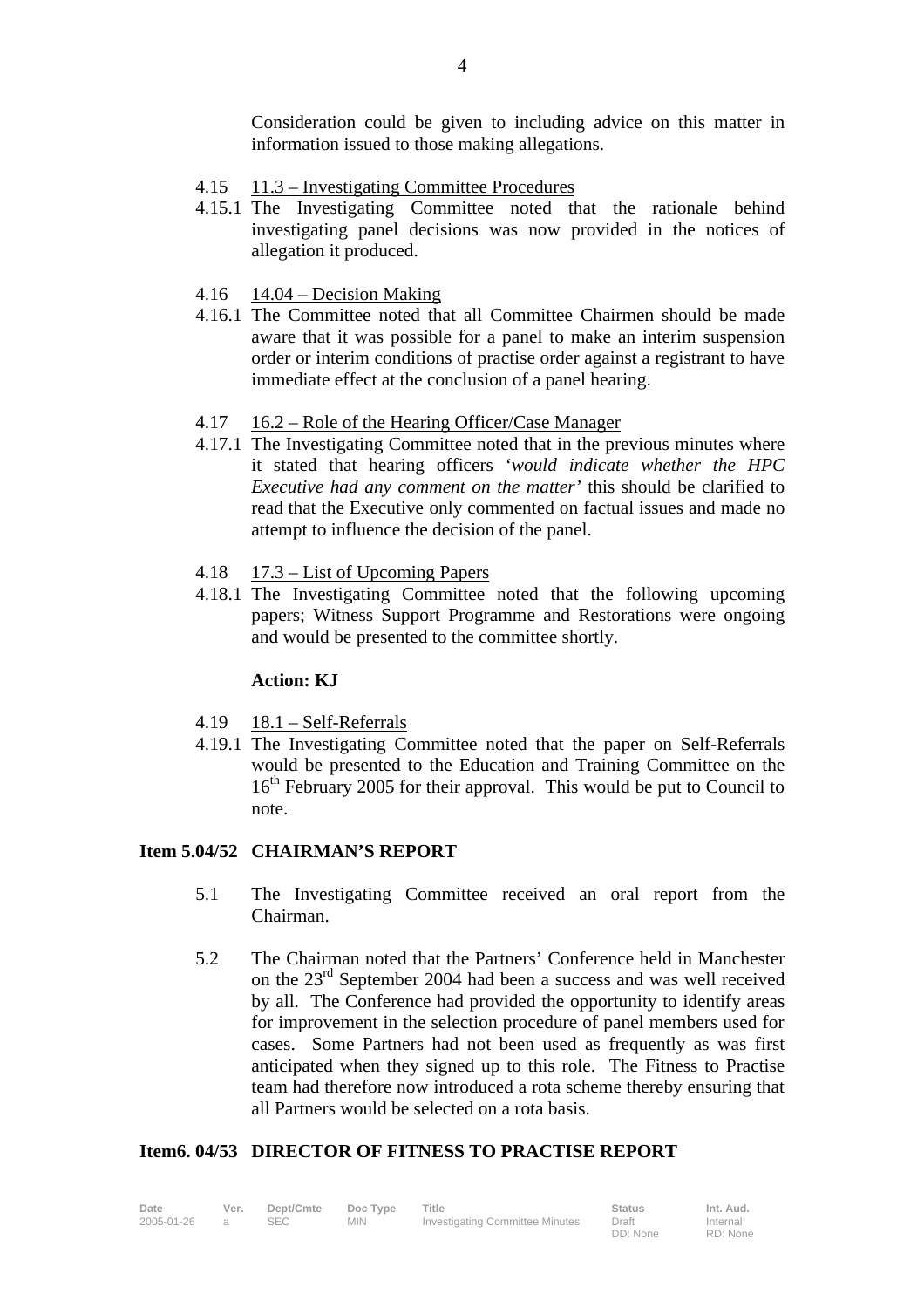6.2 The Investigating Committee noted that to date there were 274 active registration appeal cases. The Committee requested that further information should be provided on the reasons for the number of appeals being made. It was noted that all applicants had a right to appeal against a registration decision. The Chairman requested that in the future the Fitness to Practise Report should include a more detailed breakdown and categorisation of the types of appeals received and processed. It was hoped that this would provide information on emerging trends.

# **Action: KJ**

6.3 The Investigating Committee noted that the AODP had transferred to the HPC 15 AODP Disciplinary cases. Of those cases 5 were not ODP's. The Committee requested further information on the 5 persons who were not actually ODP's and why the HPC was dealing with such cases when the individuals involved were not eligible for entry to the register. The Committee expressed concern that ODPs who were in the Fitness to Practise process and were therefore not on the HPC register could in theory continue to practice and that therefore the public would not be protected. The Committee requested that this information be provided by the Director of Fitness to Practise at its next meeting on Thursday  $10^{th}$  February 2005.

# **Action: KJ**

- 6.4 The Investigating Committee noted that members of the Fitness to Practise team had met with various organisations such as the CRHE at their regular monthly forums, East Midlands Ambulance Service and Kingsley Napley Solicitors. Meetings were scheduled to take place with the NMC, Hampshire Ambulance Service and the Association of Clinical Scientists. The Investigating Committee noted that the purpose behind such meetings was to discuss matters of mutual concern. The NMC for example operated similar procedures as the HPC and was therefore found to be useful in assisting each other in identifying best practise. Reports on the meetings will be presented at the next Investigating Committee.
- 6.5 The Investigating Committee noted the statistical reports for hearings by profession, panel hearings and pending hearings. The Chairman requested that in future statistical reports the headings were typed in full and the abbreviated titles such as ICC, CCC, HCC and FYE were explained in a glossary.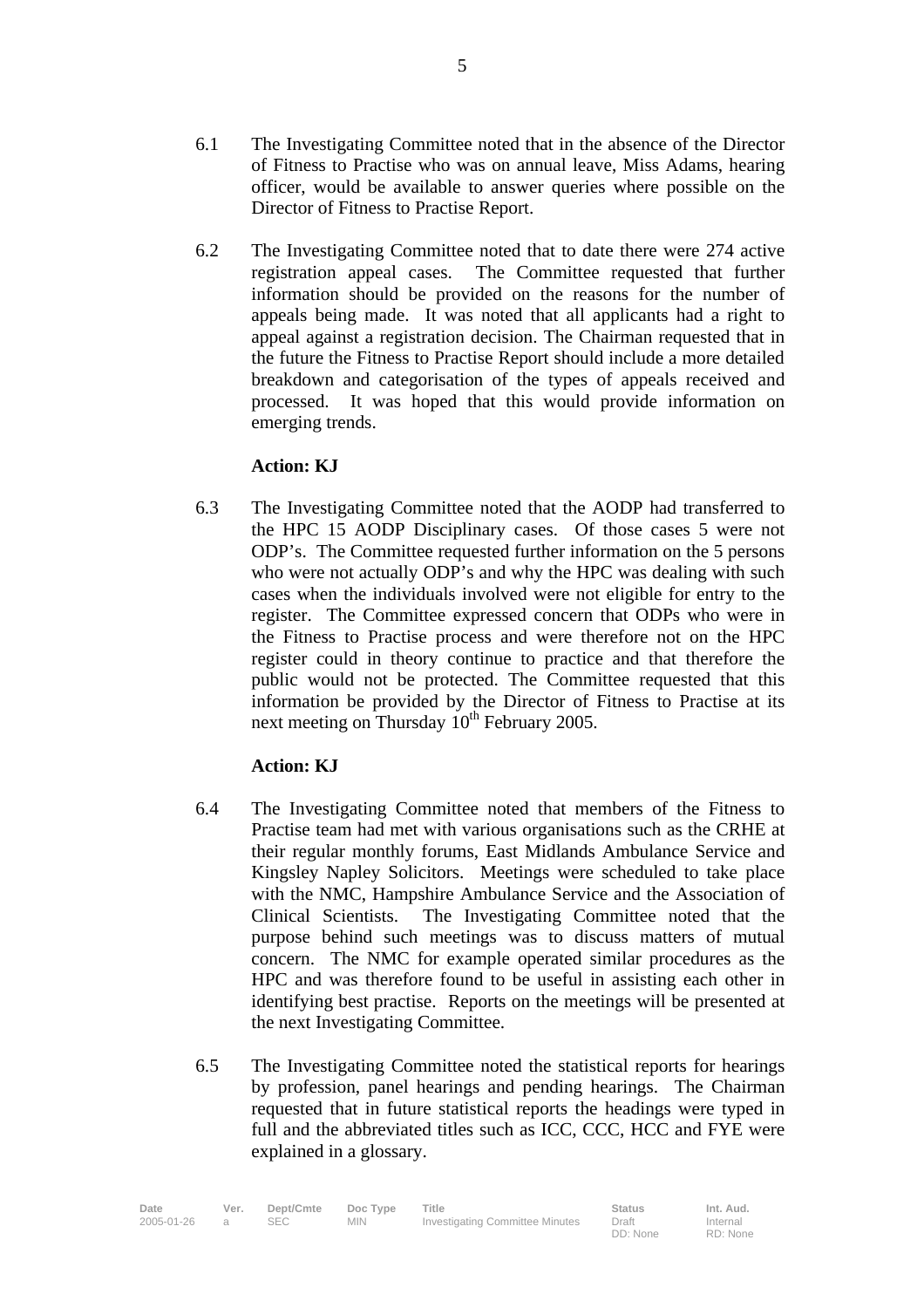## **Item 7.04/54 DATES OF FORTHCOMING INVESTIGATING COMMITTEE MEETINGS 2005/06**

- 7.1The Investigating Committee received a paper from the Secretary to the Committee outlining suggested dates for forthcoming meetings, for discussion/approval.
- 7.2 The Investigating Committee approved the proposed dates for its meetings scheduled in 2005-06 and recommended these to Council for ratification.

#### **Action: SB**

### **Item 8.04/55 SELF-REFERRALS**

- 8.1 The Investigating Committee received a paper for discussion/approval.
- 8.2 The Investigating Committee discussed the paper on self-referrals by registrants and a number of points were addressed for review. The Investigating Committee noted the statement contained in the paper that 'registrants must inform the Council if they are convicted of a criminal offence (other than a motoring offence). The Committee noted that for some professions such as paramedics, a motoring offence (for example receiving fixed penalty points on a license) could impair such registrant's abilities to effectively carry out their duties on a day to day basis. Furthermore if fixed penalty points accumulated over time, a licence could be revoked and the paramedic would therefore not be able to fulfil a crucial part of their job function. The Committee agreed that clarification was needed to specify that the HPC should be made aware of such offences as it did affect a registrants' ability to practise effectively. The Committee also agreed that the employer should be made aware of these offences. The Committee noted that they were not requesting notification of all convictions as some might be minor in nature and not related to the Standards of Conduct, Performance and Ethics (SCPE) against which HPC applicants and registrant's professional good practise was measured. The Investigating Committee therefore requested that further advice be sought from the HPC's solicitor to clarify categories of convictions that registrants should declare to HPC when those offences were in contradiction to the (SCPE). The paper should be amended to incorporate the changes requested and should be circulated to the Committee electronically for comment. The Committee discussed the possibility of putting in place a timescale in which relevant convictions were flagged for disclosure and specifying an expiry date when this was no longer necessary but also noted that the HPC was exempt from the Rehabilitation of Offenders Act and that therefore no conviction could be regarded as spent.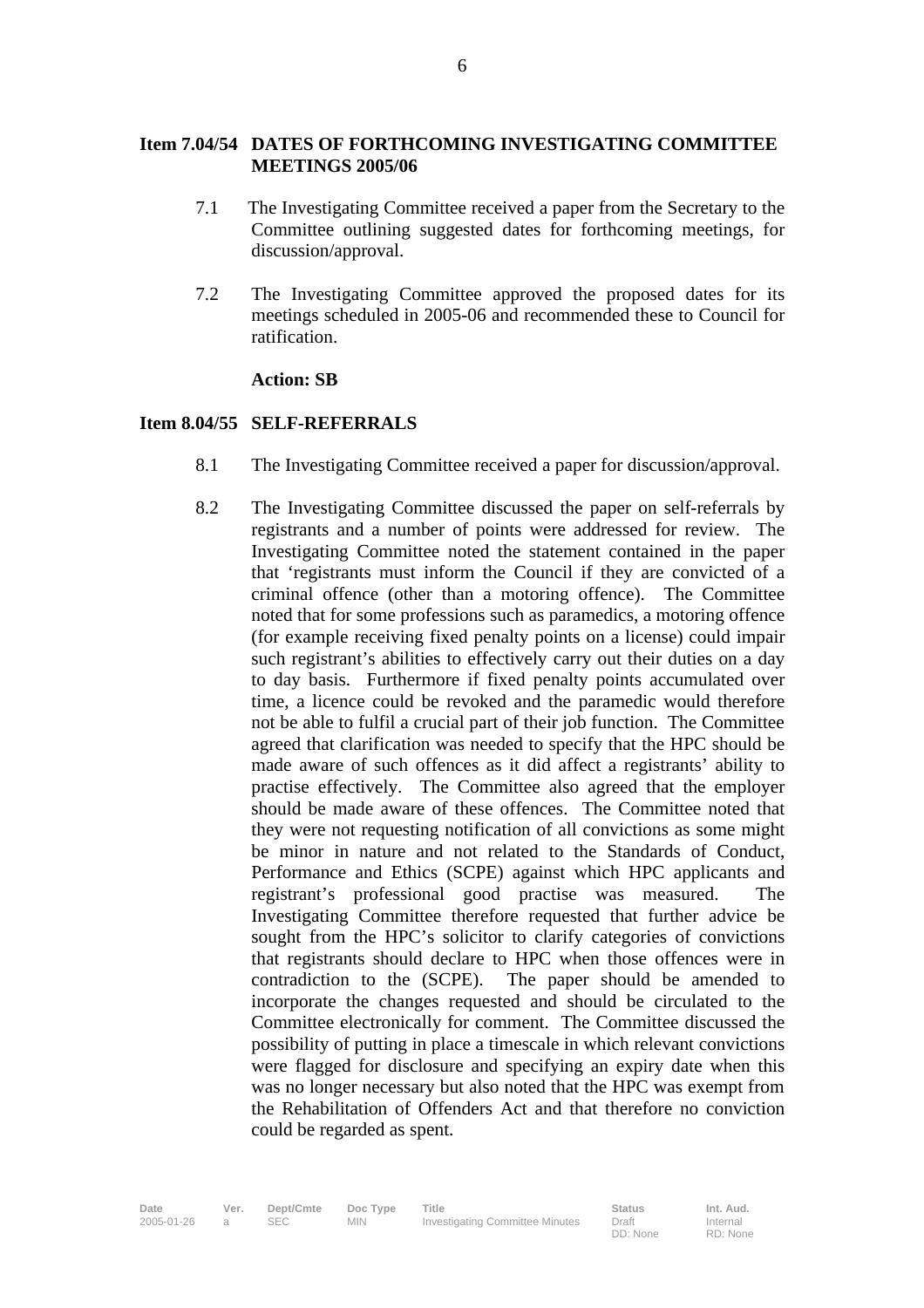## **Action:KJ**

- 8.3 The Investigating Committee noted that declaration of information relating to health had been referred to in the first paragraph of the executive summary and recommended that this should also be detailed in the subsequent bullet points for consistency.
- 8.4 The Investigating Committee requested clarification of the term 'double jeopardy' used in the paper.
- 8.5 The Investigating Committee approved the self-referrals paper in principle subject to its revision (incorporating the advice requested from the HPC's solicitor) The Investigating Committee agreed that the revised draft should be included on the agenda of its next meeting on Thursday 10 February 2005 and that any final amendments could be reported to the Education and Training Committee when it considered the document at its meeting on 16 February 2005. It would then go to Council for note.

## **Action: SB/KJ**

## **Item 9/04/56 ANY OTHER BUSINESS**

- 9.1 The Investigating Committee noted two items of any other business. These were:
- (i) Consistency of decisions overview of case outcomes
- 9.2 The Investigating Committee noted that a procedure was required whereby it could ensure that the decision-making process as undertaken by its panels was consistent and fair. The Committee agreed that an audit trail should be established and discussed the various ways in which this could be achieved. The Executive would explore whether this information could be ascertained from HPC's existing databases. Training for Chairmen and Partners was also highlighted as an effective way forward. This would help to underline the importance of maintaining consistent decision making practises and demonstrate the processes by which these were achieved. The Committee noted that ideas for further training could be identified at the Legal Assessors Review day on the  $24<sup>th</sup>$  November 2004. The Committee agreed that the Executive would prepare a paper on this issue for consideration at the next meeting.

## **Action: SB/KJ/RD/GR-S**

- (ii) Incorrect information on application forms action required
- 9.3 The Chairman reported on a possible scenario whereby an overseas applicant indicated that English was their first language on their

**Date Ver. Dept/Cmte Doc Type Title Status Int. Aud.** 2005-01-26 a SEC MIN Investigating Committee Minutes Draft DD: None Internal RD: None